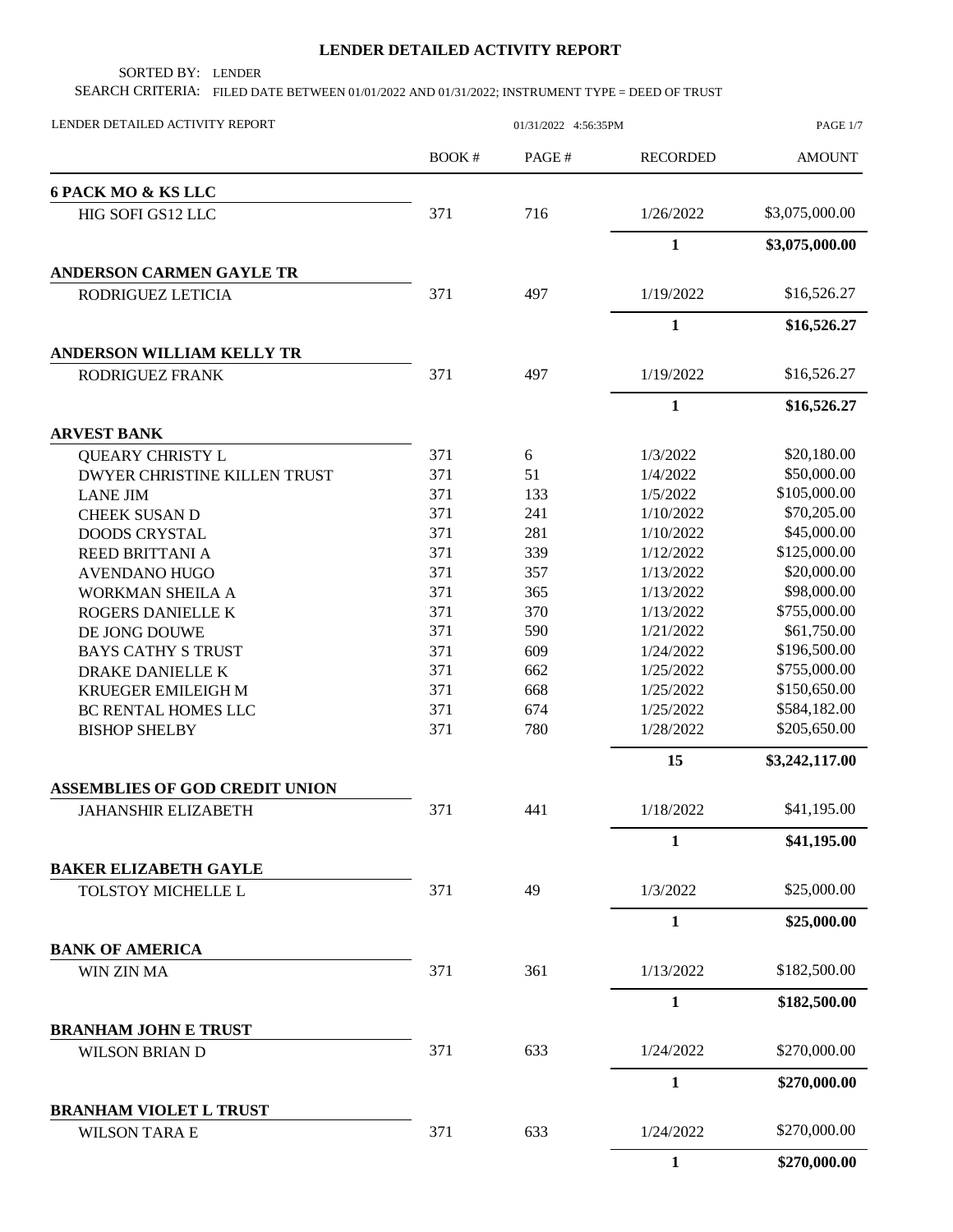| LENDER DETAILED ACTIVITY REPORT                |            | PAGE 2/7   |                        |                             |
|------------------------------------------------|------------|------------|------------------------|-----------------------------|
|                                                | BOOK #     | PAGE#      | <b>RECORDED</b>        | <b>AMOUNT</b>               |
| <b>BROWN JERRY L</b>                           |            |            |                        |                             |
| <b>BATES PAULA</b>                             | 371        | 667        | 1/25/2022              | \$60,000.00                 |
|                                                |            |            | $\mathbf{1}$           | \$60,000.00                 |
| <b>CARDINAL FINANCIAL</b>                      |            |            |                        |                             |
| <b>CASTLEBERRY BELINDA</b>                     | 371        | 811        | 1/31/2022              | \$245,600.00                |
|                                                |            |            | $\mathbf{1}$           | \$245,600.00                |
| <b>CELEBRITY HOME LOANS</b>                    |            |            |                        |                             |
| <b>GIBLIN JULIE A</b>                          | 371        | 703        | 1/26/2022              | \$270,000.00                |
|                                                |            |            | 1                      | \$270,000.00                |
| <b>COMMERCE BANK</b>                           |            |            |                        |                             |
| <b>KUEHN BRIAN D</b>                           | 371        | 118        | 1/5/2022               | \$10,000.00                 |
| RICHARDS JAMES A TRUST                         | 371        | 322        | 1/12/2022              | \$648,000.00                |
|                                                |            |            | $\overline{2}$         | \$658,000.00                |
| <b>COMMUNITY BANK AND TRUST</b>                |            |            |                        |                             |
| MCCONNELL JOSHUA L                             | 371        | 30         | 1/3/2022               | \$175,252.00                |
| KNIGHT HEIDI                                   | 371        | 400        | 1/14/2022              | \$21,740.00                 |
| <b>SELLERS JANET E</b>                         | 371        | 405        | 1/14/2022              | \$56,172.74                 |
| <b>HIXSON BRYCE</b>                            | 371        | 434        | 1/18/2022              | \$171,717.00                |
| <b>SWEETEN TINA R</b>                          | 371<br>371 | 591<br>725 | 1/21/2022<br>1/26/2022 | \$143,700.00<br>\$16,265.00 |
| <b>GATES BRADLEY C</b><br>MCCLENDON JACQUELINE | 371        | 785        | 1/28/2022              | \$175,000.00                |
|                                                |            |            | 7                      | \$759,846.74                |
| DAS ACQUISITION COMPANY                        |            |            |                        |                             |
| NAGY STEPHEN BOSZORMENYI                       | 371        | 367        | 1/13/2022              | \$289,890.00                |
|                                                |            |            | $\mathbf{1}$           | \$289,890.00                |
| <b>DEVON BANK</b>                              |            |            |                        |                             |
| <b>FATIMA AYESHA</b>                           | 371        | 130        | 1/5/2022               | \$338,793.06                |
|                                                |            |            | 1                      | \$338,793.06                |
| <b>FCS FINANCIAL</b>                           |            |            |                        |                             |
| STEELE MARGARET ELIZABETH                      | 371        | 268        | 1/10/2022              | \$254,560.00                |
|                                                |            |            | $\mathbf{1}$           | \$254,560.00                |
| <b>FIDELITY BANK</b>                           |            |            |                        |                             |
| STEWART RACHEL K                               | 371        | 76         | 1/4/2022               | \$598,500.00                |
|                                                |            |            | $\mathbf{1}$           | \$598,500.00                |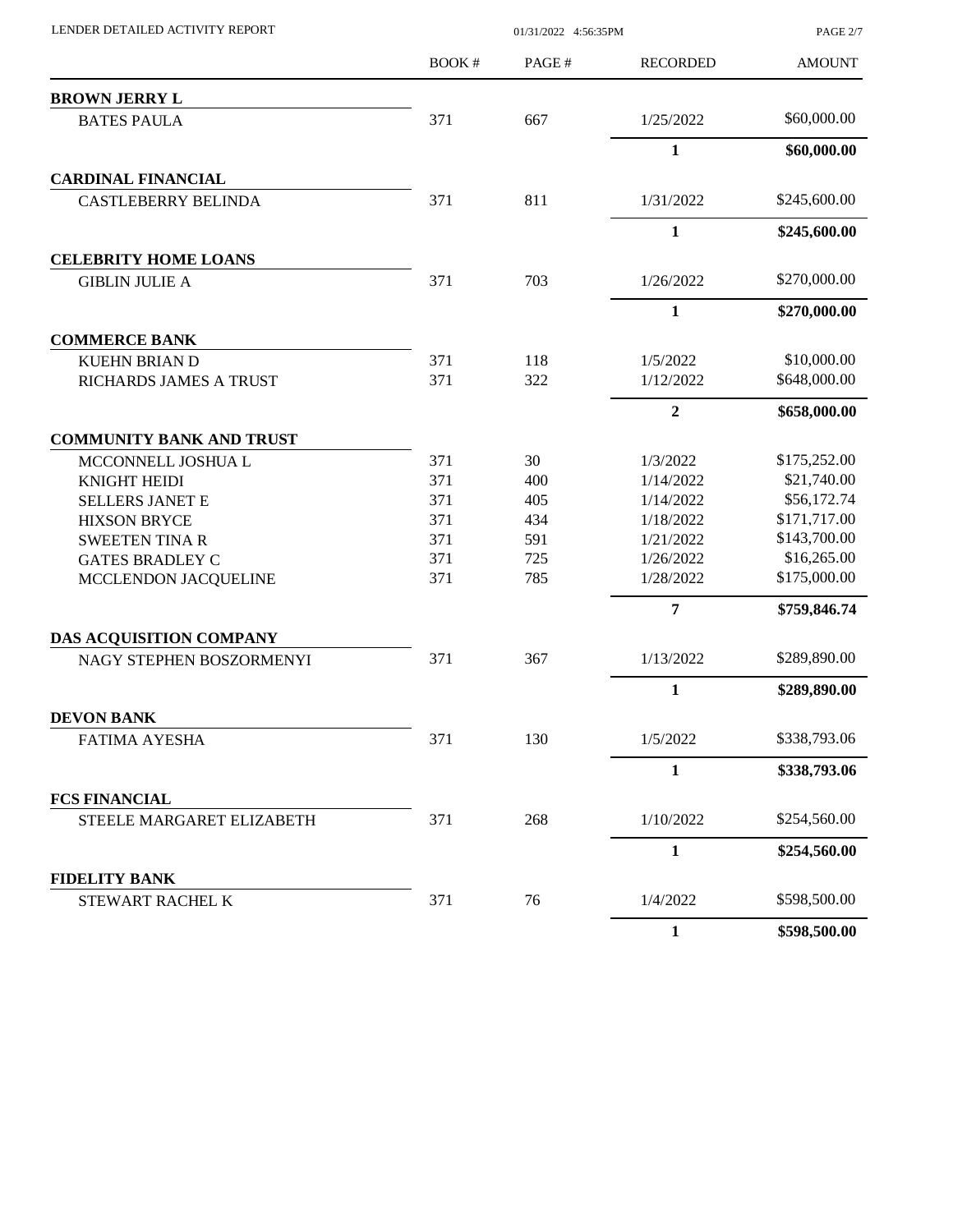PAGE 3/7

|                                       | <b>BOOK#</b> | PAGE# | <b>RECORDED</b> | <b>AMOUNT</b>  |
|---------------------------------------|--------------|-------|-----------------|----------------|
| FIRST COMMUNITY BANK                  |              |       |                 |                |
| <b>ADAMS COREY</b>                    | 371          | 61    | 1/4/2022        | \$144,500.00   |
| VASQUEZ ELIANA                        | 371          | 139   | 1/5/2022        | \$180,500.00   |
| <b>NOAH SYDNEY</b>                    | 371          | 431   | 1/18/2022       | \$307,700.00   |
| <b>LINTON JONATHAN R</b>              | 371          | 438   | 1/18/2022       | \$215,000.00   |
| GIBBENS CONSTRUCTION AND PROPERTIES L | 371          | 467   | 1/19/2022       | \$142,000.00   |
| GIBBENS CONSTRUCTION AND PROPERTIES L | 371          | 468   | 1/19/2022       | \$142,000.00   |
| <b>BRADFORD AMANDA G</b>              | 371          | 469   | 1/19/2022       | \$150,000.00   |
| <b>WALLACE MEGAN</b>                  | 371          | 653   | 1/25/2022       | \$50,000.00    |
| MORGAN MCKENZIE N                     | 371          | 731   | 1/26/2022       | \$140,101.00   |
| <b>VINCENT VICTORIA</b>               | 371          | 761   | 1/28/2022       | \$100,000.00   |
| <b>BARRYMORE HEATHER</b>              | 371          | 813   | 1/31/2022       | \$313,000.00   |
|                                       |              |       | 11              | \$1,884,801.00 |
| <b>FIRSTTRUST HOME LOANS</b>          |              |       |                 |                |
| POTTER LINDSEY                        | 371          | 100   | 1/5/2022        | \$294,516.00   |
| SHIELDS MICHAEL RYAN                  | 371          | 123   | 1/5/2022        | \$108,700.00   |
|                                       |              |       | $\overline{2}$  | \$403,216.00   |
| <b>FLAT BRANCH MORTGAGE</b>           |              |       |                 | \$109,000.00   |
| <b>KELLY SHARNA</b>                   | 371          | 10    | 1/3/2022        |                |
| <b>SANDERS DERRICK A BOHNERT</b>      | 371          | 28    | 1/3/2022        | \$115,151.00   |
| <b>ARNOLD JASON</b>                   | 371          | 74    | 1/4/2022        | \$250,000.00   |
| <b>SMITH CHYNA SUEX</b>               | 371          | 81    | 1/4/2022        | \$79,797.00    |
| <b>ABRAMOVITZ TYLER</b>               | 371          | 215   | 1/7/2022        | \$141,414.00   |
| <b>BURLESON ASHLEY</b>                | 371          | 229   | 1/7/2022        | \$134,027.00   |
| <b>CARNAHAN CASSANDRA</b>             | 371          | 267   | 1/10/2022       | \$73,500.00    |
| PETERS ANGELA D                       | 371          | 284   | 1/11/2022       | \$110,000.00   |
| <b>JOHNSON KALAHARI</b>               | 371          | 382   | 1/14/2022       | \$154,156.00   |
| <b>VU UYENT</b>                       | 371          | 418   | 1/18/2022       | \$273,796.00   |
| <b>CASTILLO GABRIELA</b>              | 371          | 436   | 1/18/2022       | \$126,262.00   |
| <b>INLOW MICHAEL</b>                  | 371          | 444   | 1/18/2022       | \$175,000.00   |
| <b>LOWE CARLA J</b>                   | 371          | 484   | 1/19/2022       | \$95,999.00    |
| <b>GERVAIS SHERI</b>                  | 371          | 499   | 1/19/2022       | \$218,000.00   |
| STREVEL TAMMY J                       | 371          | 515   | 1/19/2022       | \$128,714.00   |
| HERNANDEZ DERIK                       | 371          | 544   | 1/20/2022       | \$159,494.00   |
| <b>SMITH SIDNEY</b>                   | 371          | 546   | 1/20/2022       | \$176,767.00   |
| <b>TOSH MATTHEW</b>                   | 371          | 548   | 1/20/2022       | \$117,160.00   |
| TROUTMAN MARTHA                       | 371          | 605   | 1/24/2022       | \$202,350.00   |
| PORTER JOYCE E                        | 371          | 611   | 1/24/2022       | \$271,805.00   |
| MCKAY DANIELLE E                      | 371          | 685   | 1/25/2022       | \$63,586.00    |
| <b>WEIGAND GEORGE</b>                 | 371          | 744   | 1/27/2022       | \$132,000.00   |
| <b>CLARK ANGELA</b>                   | 371          | 748   | 1/27/2022       | \$191,201.00   |
| <b>OWENS MARSHA</b>                   | 371          | 807   | 1/31/2022       | \$80,000.00    |
|                                       |              |       | 24              | \$3,579,179.00 |
| FREEDOM BANK OF SOUTHERN MISSOURI     |              |       |                 |                |
| VAUGHN BROOXIE D                      | 371          | 20    | 1/3/2022        | \$330,000.00   |
| PYLE JILL                             | 371          | 34    | 1/3/2022        | \$192,800.00   |
| PYLE CHAD                             | 371          | 36    | 1/3/2022        | \$192,800.00   |
| WHIPPOORWILL FARMS LP                 | 371          | 245   | 1/10/2022       | \$95,000.00    |
| <b>CROW SAMUEL</b>                    | 371          | 564   | 1/21/2022       | \$293,600.00   |
| <b>BROTTLUND VON TRUST</b>            | 371          | 565   | 1/21/2022       | \$293,600.00   |
| ANDELIN CYNTHIA F                     | 371          | 580   | 1/21/2022       | \$1,496,000.00 |
|                                       |              |       | $\overline{7}$  | \$2,893,800.00 |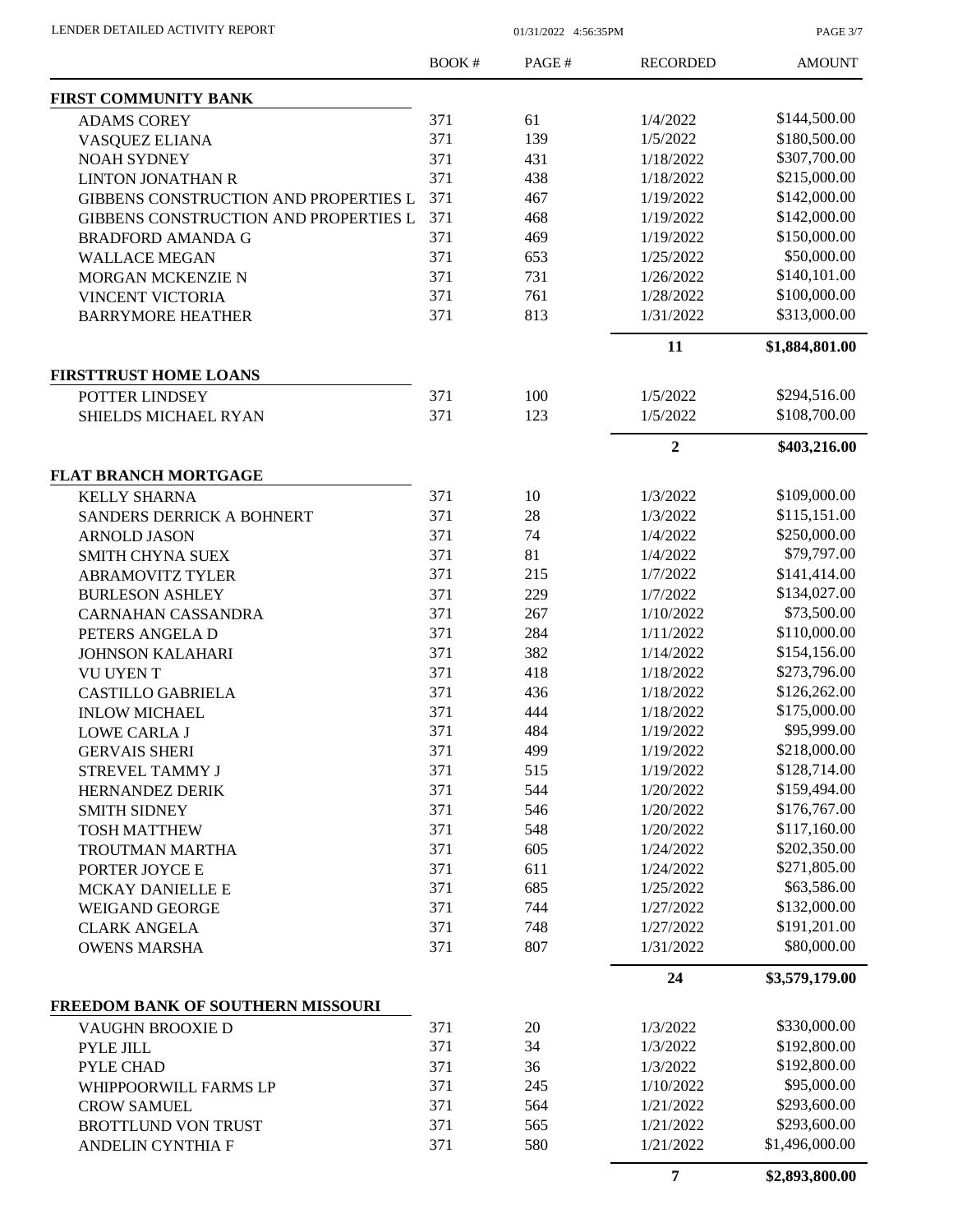PAGE 4/7

|                                              | BOOK# | PAGE# | <b>RECORDED</b>  | <b>AMOUNT</b>  |
|----------------------------------------------|-------|-------|------------------|----------------|
| <b>GATEWAY MORTGAGE GROUP</b>                |       |       |                  |                |
| <b>HAJEK EDWARD W</b>                        | 371   | 200   | 1/7/2022         | \$105,000.00   |
|                                              |       |       | $\mathbf{1}$     | \$105,000.00   |
| <b>GERSHMAN MORTGAGE</b>                     |       |       |                  |                |
| <b>O'DONNELL JAY P</b>                       | 371   | 805   | 1/31/2022        | \$235,653.00   |
|                                              |       |       | $\mathbf{1}$     | \$235,653.00   |
| <b>GREAT SOUTHERN BANK</b>                   |       |       |                  |                |
| <b>ELLIS DEANIA MARIE</b>                    | 371   | 409   | 1/14/2022        | \$84,848.00    |
|                                              |       |       | $\mathbf{1}$     | \$84,848.00    |
| <b>GUARANTY BANK</b>                         |       |       |                  |                |
| <b>EZELL BRAD</b>                            | 371   | 32    | 1/3/2022         | \$400,000.00   |
| LILYPAD ACADEMY LLC                          | 371   | 38    | 1/3/2022         | \$255,000.00   |
| <b>SHEELEY MONICA</b>                        | 371   | 44    | 1/3/2022         | \$88,000.00    |
| <b>BEALE RHONDA K</b>                        | 371   | 212   | 1/7/2022         | \$50,000.00    |
| MERCANTILE ON MAIN LLC                       | 371   | 584   | 1/21/2022        | \$26,000.00    |
| <b>BEARD BRIAN</b>                           | 371   | 587   | 1/21/2022        | \$231,000.00   |
| <b>LAKE KRISTA</b>                           | 371   | 717   | 1/26/2022        | \$1,615,000.00 |
|                                              |       | 789   |                  | \$1,966,000.00 |
| <b>JACKSON HILLS LLC</b>                     | 371   |       | 1/28/2022        | \$248,200.00   |
| VERBEEK ELIZABETH M                          | 371   | 836   | 1/31/2022        |                |
|                                              |       |       | $\boldsymbol{9}$ | \$4,879,200.00 |
| <b>HNB NATIONAL BANK</b>                     |       |       |                  |                |
| <b>TIFFANY LAURA</b>                         | 371   | 593   | 1/21/2022        | \$184,000.00   |
|                                              |       |       | $\mathbf{1}$     | \$184,000.00   |
| <b>LOANDEPOT.COM</b>                         |       |       |                  |                |
| <b>KOVAL SUSAN</b>                           | 371   | 59    | 1/4/2022         | \$187,474.00   |
| <b>STIPP NANCY S</b>                         | 371   | 488   | 1/19/2022        | \$100,000.00   |
|                                              |       |       | $\boldsymbol{2}$ | \$287,474.00   |
| <b>LOW VA RATES</b>                          |       |       |                  |                |
| <b>SHAW RACHAEL A</b>                        | 371   | 784   | 1/28/2022        | \$157,000.00   |
|                                              |       |       | 1                | \$157,000.00   |
| <b>MAJZOUB JEFF</b>                          |       |       |                  |                |
| <b>LAMB ICESUS K</b>                         | 371   | 222   | 1/7/2022         | \$5,000.00     |
|                                              |       |       | $\mathbf{1}$     | \$5,000.00     |
| <b>MID-MISSOURI BANK</b>                     |       |       |                  |                |
| <b>ROBBINS PAULA</b>                         | 371   | 305   | 1/11/2022        | \$117,680.00   |
|                                              |       |       | $\mathbf{1}$     | \$117,680.00   |
| MIDWEST MORTGAGE ASSOCIATES                  |       |       |                  |                |
| <b>DECKER JANON</b>                          | 371   | 292   | 1/11/2022        | \$92,000.00    |
| HEIKKILA HADRIAN L                           | 371   | 639   | 1/24/2022        | \$117,826.00   |
|                                              |       |       | $\overline{2}$   | \$209,826.00   |
| MISSOURI ELECTRIC COOPERATIVES EMPLOYEES' CU |       |       |                  |                |
| <b>BROYLES LISA CAROL</b>                    | 371   | 253   | 1/10/2022        | \$214,200.00   |
| WILEY MARTI J                                | 371   | 278   | 1/10/2022        | \$193,700.00   |
|                                              |       |       |                  |                |
|                                              |       |       | $\overline{2}$   | \$407,900.00   |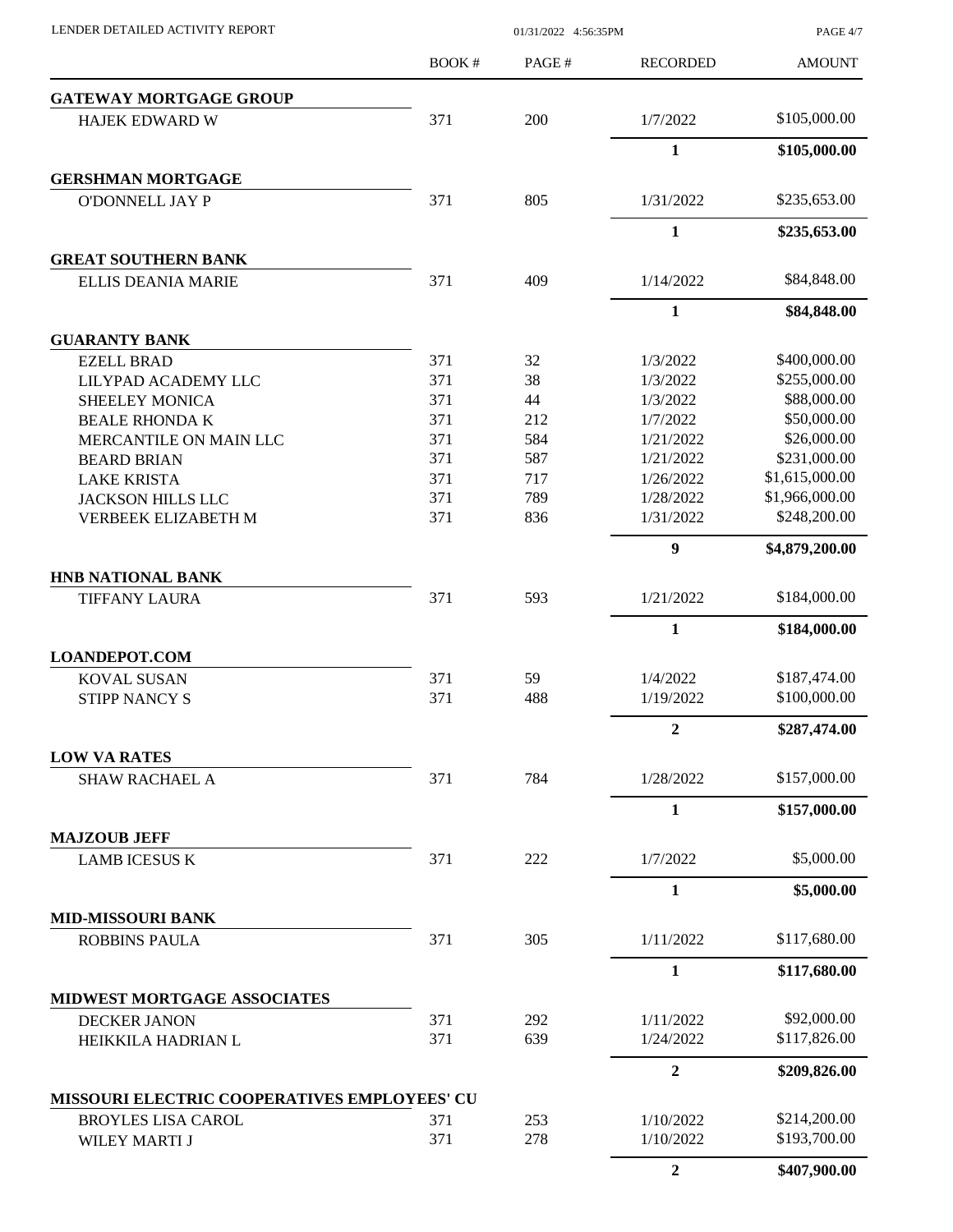| LENDER DETAILED ACTIVITY REPORT                        | 01/31/2022 4:56:35PM |            |                         | PAGE 5/7                    |
|--------------------------------------------------------|----------------------|------------|-------------------------|-----------------------------|
|                                                        | <b>BOOK#</b>         | PAGE#      | <b>RECORDED</b>         | <b>AMOUNT</b>               |
| <b>MISSOURI MORTGAGE SERVICES</b>                      |                      |            |                         |                             |
| TAYLOR GRAYSEN A                                       | 371                  | 664        | 1/25/2022               | \$193,939.00                |
|                                                        |                      |            | $\mathbf{1}$            | \$193,939.00                |
| <b>MORTGAGE SOLUTIONS</b>                              |                      |            |                         |                             |
| <b>LAWRENCE MICHAEL S</b>                              | 371                  | 553        | 1/21/2022               | \$308,000.00                |
|                                                        |                      |            | $\mathbf{1}$            | \$308,000.00                |
| <b>NAVY FEDERAL CREDIT UNION</b>                       |                      |            |                         |                             |
| <b>CHAMPI NORINE ANN</b>                               | 371                  | 758        | 1/27/2022               | \$222,000.00                |
| <b>LAWSON DOUGLAS W</b>                                | 371                  | 810        | 1/31/2022               | \$100,000.00                |
|                                                        |                      |            | $\boldsymbol{2}$        | \$322,000.00                |
| NEW DAY FINANCIAL                                      |                      |            |                         |                             |
| <b>LAMB HOLLY A</b>                                    | 371                  | 298        | 1/11/2022               | \$130,000.00                |
|                                                        |                      |            | $\mathbf{1}$            | \$130,000.00                |
| <b>OAKSTAR BANK</b>                                    |                      |            |                         |                             |
| <b>SOLOMON ANDREW</b>                                  | 371                  | 308        | 1/11/2022               | \$40,000.00                 |
| <b>BLUEHAVEN HOMES LLC</b>                             | 371                  | 347        | 1/12/2022               | \$960,500.00                |
| <b>BOYER KARISAL</b>                                   | 371                  | 815        | 1/31/2022               | \$133,000.00                |
|                                                        |                      |            | 3                       | \$1,133,500.00              |
| PENNYMAC LOAN SERVICES                                 |                      |            |                         |                             |
| <b>BUNN LISA</b>                                       | 371                  | 823        | 1/31/2022               | \$285,000.00                |
|                                                        |                      |            | 1                       | \$285,000.00                |
| PEOPLES BANK OF SENECA                                 |                      |            |                         |                             |
| MITCHELL GALEN C                                       | 371                  | 70         | 1/4/2022                | \$220,000.00<br>\$74,000.00 |
| <b>MERRIMAN HIROKO</b><br>FREED STEPHANIE GARMAN TRUST | 371<br>371           | 192<br>328 | 1/7/2022<br>1/12/2022   | \$404,800.00                |
| FREED STEPHANIE GARMAN TRUST                           | 371                  | 332        | 1/12/2022               | \$45,540.00                 |
| <b>BUTLER TAYLOR BROOKE</b>                            | 371                  | 451        | 1/19/2022               | \$51,100.00                 |
| <b>HICKEY SAMUEL</b>                                   | 371                  | 551        | 1/21/2022               | \$100,000.00                |
| TRI-STATE INSURANCE CENTER AGENCY INC                  | 371                  | 781        | 1/28/2022               | \$128,000.00                |
|                                                        |                      |            | $\overline{7}$          | \$1,023,440.00              |
| <b>QUICKEN LOANS</b>                                   |                      |            |                         |                             |
| <b>WIMER CRISTY</b>                                    | 371                  | $\tau$     | 1/3/2022                | \$212,000.00                |
| <b>WILLIS GLENDA</b>                                   | 371                  | 90         | 1/4/2022                | \$94,627.00                 |
|                                                        |                      |            | $\overline{2}$          | \$306,627.00                |
| <b>ROCKET MORTGAGE</b>                                 |                      |            |                         |                             |
| ROUSSEAU DOUGLAS J                                     | 371                  | 682        | 1/25/2022               | \$153,390.00                |
| WILLIAMS, DANIEL S                                     | 371                  | 749        | 1/27/2022               | \$113,960.00                |
|                                                        |                      |            | $\mathbf{2}$            | \$267,350.00                |
| SECRETARY OF HOUSING AND URBAN DEVELOPMENT             |                      |            |                         |                             |
| <b>NUSE DONALD</b>                                     | 371                  | 108        | 1/5/2022                | \$37,289.23                 |
| <b>CASTLEBERRY ANDREW</b><br><b>JOSE NANETTE D</b>     | 371<br>371           | 126<br>191 | 1/5/2022<br>1/7/2022    | \$66,549.22<br>\$2,408.32   |
| SNODGRASS DEBBIE                                       | 371                  | 463        | 1/19/2022               | \$30,006.68                 |
|                                                        |                      |            | $\overline{\mathbf{4}}$ |                             |
|                                                        |                      |            |                         | \$136,253.45                |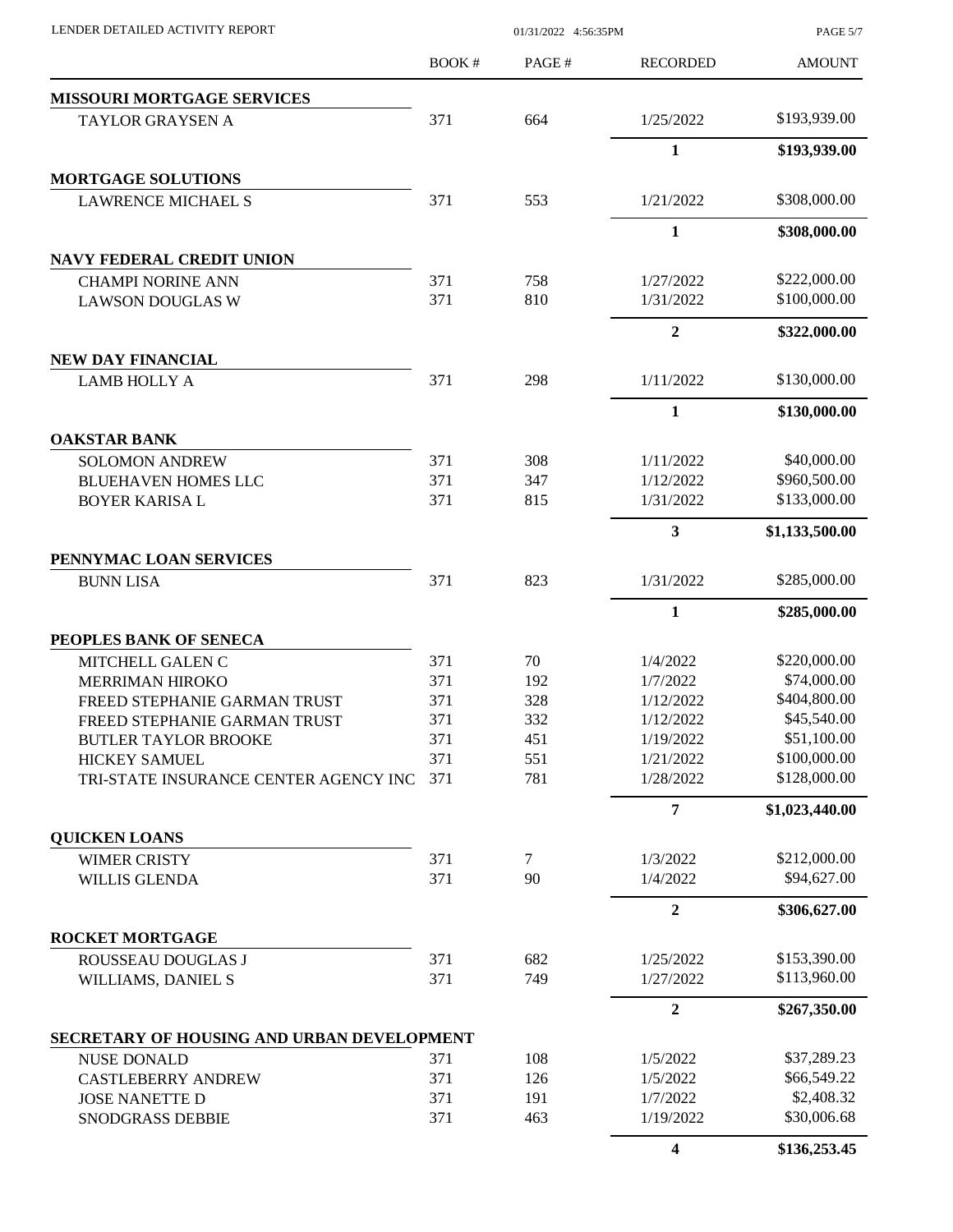PAGE 6/7

|                                              | BOOK# | PAGE# | <b>RECORDED</b> | <b>AMOUNT</b>  |
|----------------------------------------------|-------|-------|-----------------|----------------|
| <b>SECURITY BANK OF SOUTHWEST MISSOURI</b>   |       |       |                 |                |
| <b>GINGERICH MIRIAM</b>                      | 371   | 14    | 1/3/2022        | \$25,000.00    |
|                                              |       |       | $\mathbf{1}$    | \$25,000.00    |
| <b>SIGNATURE BANK OF ARKANSAS</b>            |       |       |                 |                |
| LEMOINE INVESTMENTS LLC                      | 371   | 596   | 1/21/2022       | \$110,000.00   |
|                                              |       |       | $\mathbf{1}$    | \$110,000.00   |
| <b>SILVERTON MORTGAGE</b>                    |       |       |                 |                |
| <b>HOLDEN JUSTIN</b>                         | 371   | 64    | 1/4/2022        | \$80,000.00    |
|                                              |       |       | $\mathbf{1}$    | \$80,000.00    |
| <b>SOUTHWEST MISSOURI BANK</b>               |       |       |                 |                |
| <b>BROWN HAL ADAM</b>                        | 371   | 11    | 1/3/2022        | \$80,000.00    |
| HEGER SUSAN MARTIN                           | 371   | 12    | 1/3/2022        | \$208,000.00   |
| SPURRIER VICKI L TRUST                       | 371   | 13    | 1/3/2022        | \$100,000.00   |
| <b>KELLY GAYLEN</b>                          | 371   | 67    | 1/4/2022        | \$63,500.00    |
| <b>KUTMAS LORIE ANN TRUST</b>                | 371   | 270   | 1/10/2022       | \$40,000.00    |
| HOWARD DEBORAH MAE                           | 371   | 272   | 1/10/2022       | \$20,000.00    |
| <b>HOUSH TWYLA</b>                           | 371   | 273   | 1/10/2022       | \$125,000.00   |
| <b>AUSTIN KIMBERLY</b>                       | 371   | 275   | 1/10/2022       | \$50,000.00    |
| <b>BALL CRISTAN DANIELLE</b>                 | 371   | 312   | 1/11/2022       | \$70,000.00    |
| <b>HEISTEN RACHEL</b>                        | 371   | 352   | 1/13/2022       | \$180,000.00   |
| <b>GRIFFIN MIRISSA</b>                       | 371   | 363   | 1/13/2022       | \$56,000.00    |
|                                              | 371   | 457   | 1/19/2022       | \$25,000.00    |
| HOYER AUSTIN C                               |       |       |                 |                |
| <b>BURCHFIELD JENNIFER</b>                   | 371   | 459   | 1/19/2022       | \$25,000.00    |
| PARRETT ANGELA D                             | 371   | 573   | 1/21/2022       | \$44,000.00    |
| <b>VALDEZ STEPHANIE ANN-MARIE</b>            | 371   | 687   | 1/25/2022       | \$175,000.00   |
| ARKLE WILLIAM H                              | 371   | 704   | 1/26/2022       | \$40,000.00    |
| MCWILLIAMS JENNIFER L                        | 371   | 705   | 1/26/2022       | \$30,000.00    |
| <b>BLACK LANE K</b>                          | 371   | 706   | 1/26/2022       | \$90,000.00    |
| DEVER INVESTMENTS LLC                        | 371   | 707   | 1/26/2022       | \$160,000.00   |
| <b>NDERSON JENELL</b>                        | 371   | 708   | 1/26/2022       | \$23,000.00    |
| <b>GRAHAM MATTHEW L</b>                      | 371   | 738   | 1/27/2022       | \$69,650.00    |
| <b>BYRNE TAMMI</b>                           | 371   | 783   | 1/28/2022       | \$145,000.00   |
| <b>JAMES CASSIE R</b>                        | 371   | 792   | 1/28/2022       | \$186,000.00   |
| DITTMER TRACY LYNN                           | 371   | 824   | 1/31/2022       | \$75,000.00    |
| HERNANDEZ JOSE LUIS LOA                      | 371   | 825   | 1/31/2022       | \$28,000.00    |
| <b>MARTIN ALICE PAULINE</b>                  | 371   | 826   | 1/31/2022       | \$45,000.00    |
|                                              |       |       | 26              | \$2,153,150.00 |
| <b>TELFORD ADAM</b><br><b>MAILES CAROL J</b> | 371   | 220   | 1/7/2022        | \$342,500.00   |
|                                              |       |       | $\mathbf{1}$    | \$342,500.00   |
| <b>TELFORD TERRY</b>                         |       |       |                 |                |
| <b>MAILES KIMBER D TR</b>                    | 371   | 220   | 1/7/2022        | \$342,500.00   |
|                                              |       |       | 1               | \$342,500.00   |
| <b>TOWNE MORTGAGE</b>                        |       |       |                 |                |
| MCELDUFF KELLY                               | 371   | 134   | 1/5/2022        | \$157,938.00   |
|                                              |       |       | $\mathbf{1}$    | \$157,938.00   |